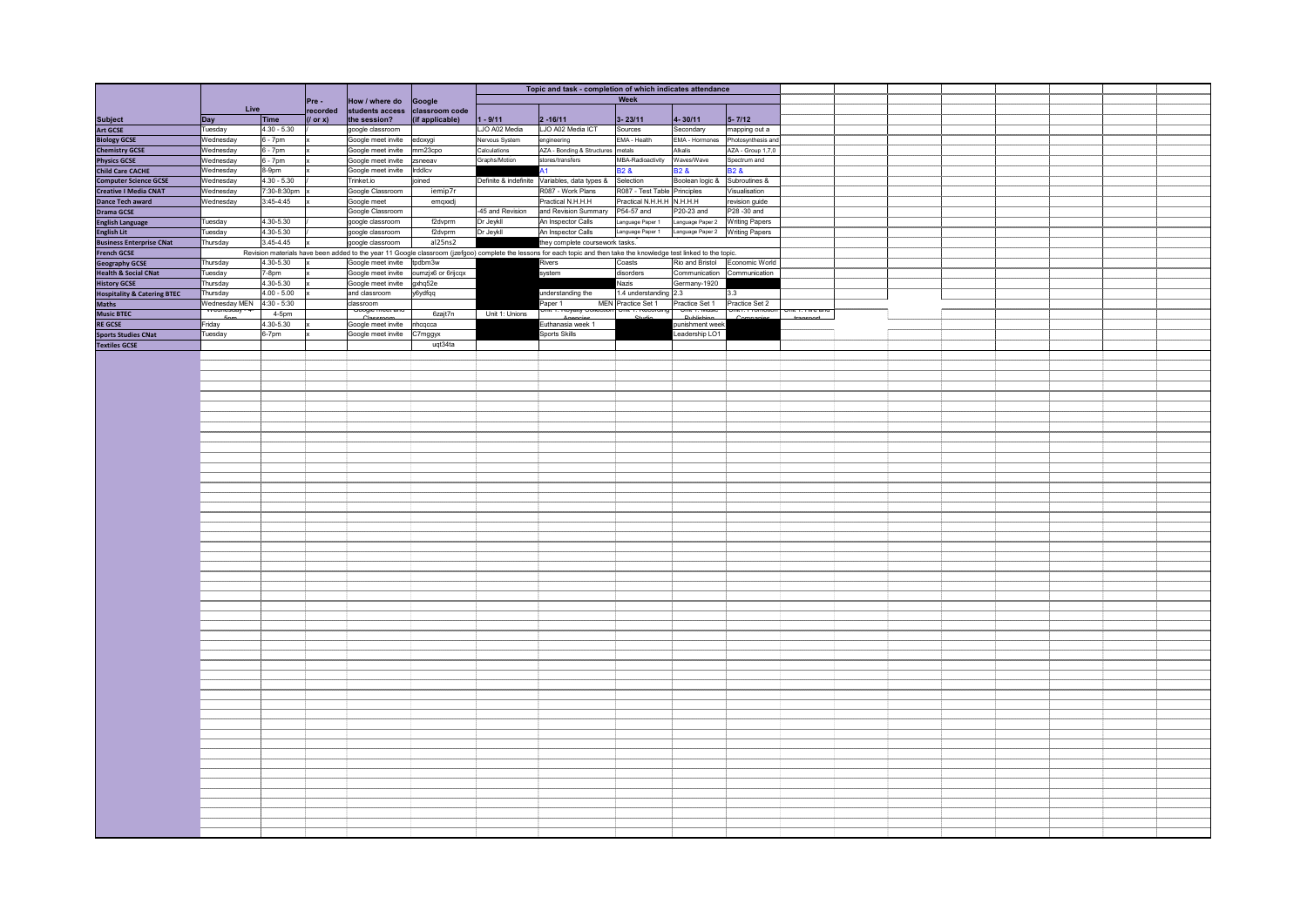| <b>Tara</b>              |  |  |  |  |  |
|--------------------------|--|--|--|--|--|
|                          |  |  |  |  |  |
|                          |  |  |  |  |  |
|                          |  |  |  |  |  |
|                          |  |  |  |  |  |
|                          |  |  |  |  |  |
|                          |  |  |  |  |  |
|                          |  |  |  |  |  |
|                          |  |  |  |  |  |
|                          |  |  |  |  |  |
| <b>Contract Contract</b> |  |  |  |  |  |
|                          |  |  |  |  |  |